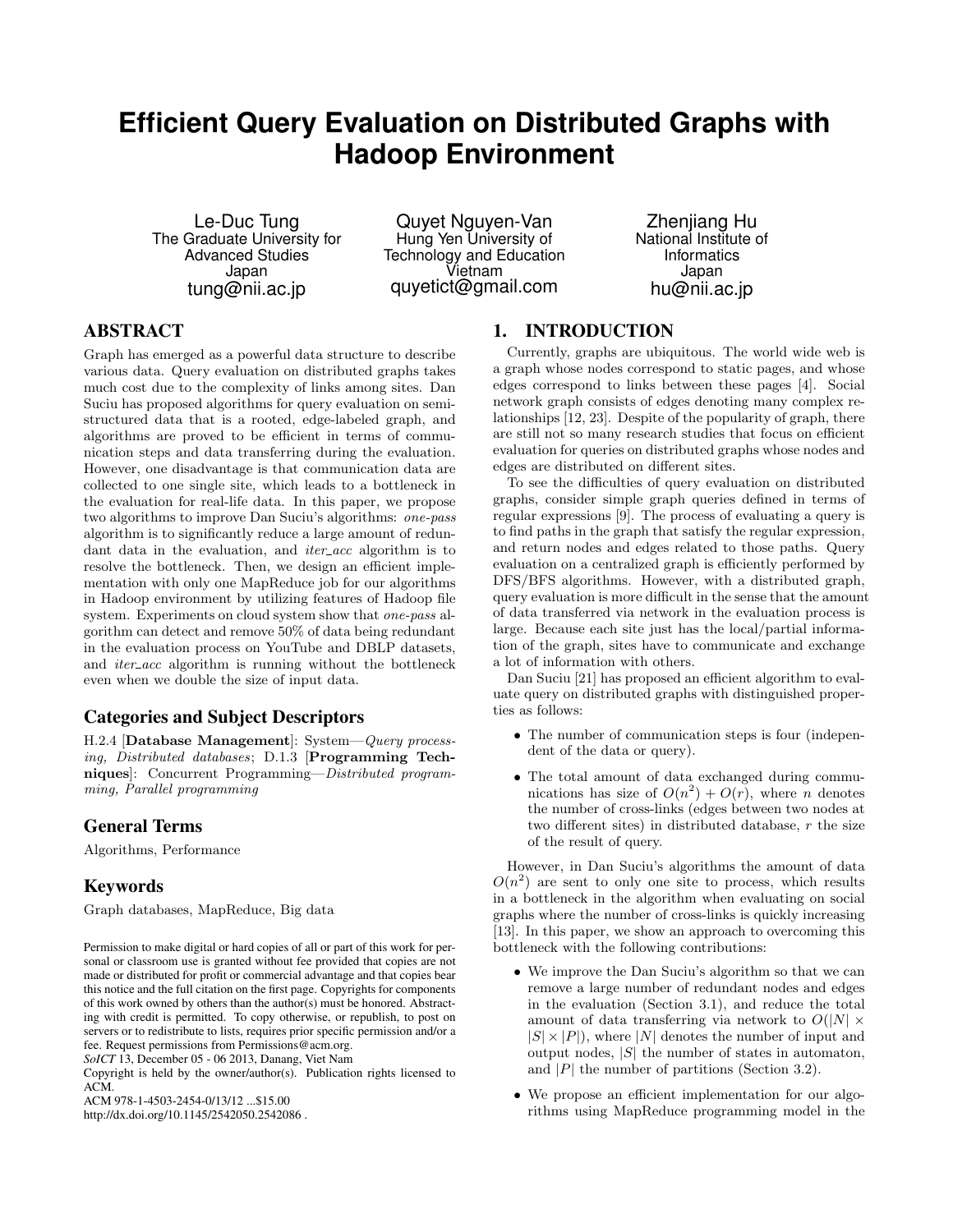

Figure 1: A rooted, edge-labeled graph of Youtube's data. The red node is the root node.

Hadoop environment (Section 3.3). The implementation utilizes the features of Hadoop distributed file system (HDFS) to make the implementation correct and efficient.

The organization of this paper is as follows. In Section 2 we briefly review the key features of a well-known method for query evaluation on distributed graphs. The main contributions are in Section 3 where we show improvements on Dan Suciu's algorithm and propose an efficient implementation in Hadoop environment. Section 4 shows experimental results of our algorithms with data from Youtube and DBLP. Related works and Conclusion will be mentioned in Sections 5 and 6.

# 2. QUERY EVALUATION ON DISTRIBUTED GRAPH

In this section, we shall give a brief review of the existing work on query evaluation for distributed graphs [17, 21].

#### 2.1 Distributed graph

We will represent a database by a rooted, edge-labeled directed graph. It is a graph with a unique root. Each vertex (in this paper we call it a node) has its unique identity. Each edge from a node  $u$  to node  $v$  has a label, and is denoted by  $u \stackrel{label}{\rightarrow} v$ . Label could be atomic values such as: Int, Long, String, Bool, Image, .... This data model enables us to develop simple query languages with an underlying optimized algebras for querying and graph transformation [6, 5, 7].

A distributed graph DG is a graph whose nodes are partitioned into m sets located on m sites. At each site  $\alpha$ , nodes and correspondent edges make a fragment  $DG_{\alpha}$  of the distributed graph. An edge  $u \to v$  is a cross-link if u and v are stored on different sites.

For any cross-link  $u \stackrel{a}{\rightarrow} v$  from site  $\alpha$  to site  $\beta$ , we replace it with a sequence of edges  $u \stackrel{a}{\rightarrow} v' \stackrel{\epsilon}{\rightarrow} v$ , where v' is just



Figure 2: A distributed graph for Youtube's data with three fragments. The red node is the root. Green nodes are input ones. Yellow nodes are output ones.

a copy of v and resides on the site  $\alpha$ ,  $\epsilon$  is a special label denoting an empty label. Now,  $v' \stackrel{\epsilon}{\rightarrow} v$  becomes a cross-link and  $u \stackrel{\alpha}{\rightarrow} v'$  is an edge in fragment  $DB_{\alpha}$ . We call  $u \stackrel{a}{\rightarrow} v'$  an  $\epsilon$ -edge. v' is called an output node of fragment  $DB_{\alpha}$ , and v is an input node of fragment  $DB_\beta$ .

Figures 1 and 2 are examples of a rooted edge-labeled directed graph whose root is the node with value "1", and dotted edges are cross-links with  $\epsilon$  label. Input nodes are in green and output nodes are in yellow.

### 2.2 Query evaluation

A query  $Q$  on a graph  $DG$  is a select-where query that is a subset of UnQL query language [6, 7]. For simplicity, we just consider a query with one regular path expression:

select 
$$
t
$$
  
where  $R \Rightarrow t$  in  $DG$ 

Here  $t$  is a variable that stores records returned,  $R$  is a regular path expression:

$$
R = a \mid A \mid R \mid R \Rightarrow R \mid R * \mid R
$$

where a is a label including  $\epsilon$  label.  $\angle$  denotes any label,  $R | R$  is an alternation,  $R \Rightarrow R$  denotes concatenation, and R∗ is the Kleene closure.

Evaluation of a query  $Q$  on a graph  $DG$  is denoted by  $DG(Q).$ 

A problem of query evaluation on a distributed graph is stated as follows: Given a distributed graph  $DG = \bigcup_{\alpha=1,m} DG_{\alpha}$ , and a query  $Q$ , compute  $DG(Q)$ .

A well-known method for query evaluation [17, 21] based on partial evaluation technique [10] consists of 6 steps:

**Step 1:** Client computes an automaton  $\mathcal A$  for the regular expression R in the query  $Q$ , then sends  $\mathcal A$  to each sites.

**Step 2:** At each site  $\alpha$ , compute a partial result  $P_{\alpha}$  as in Algorithm 1. Note that if a node  $u$  is a root node then  $(1)$ it is also an input node,  $(2)$  a node  $(s, u)$  is an input node,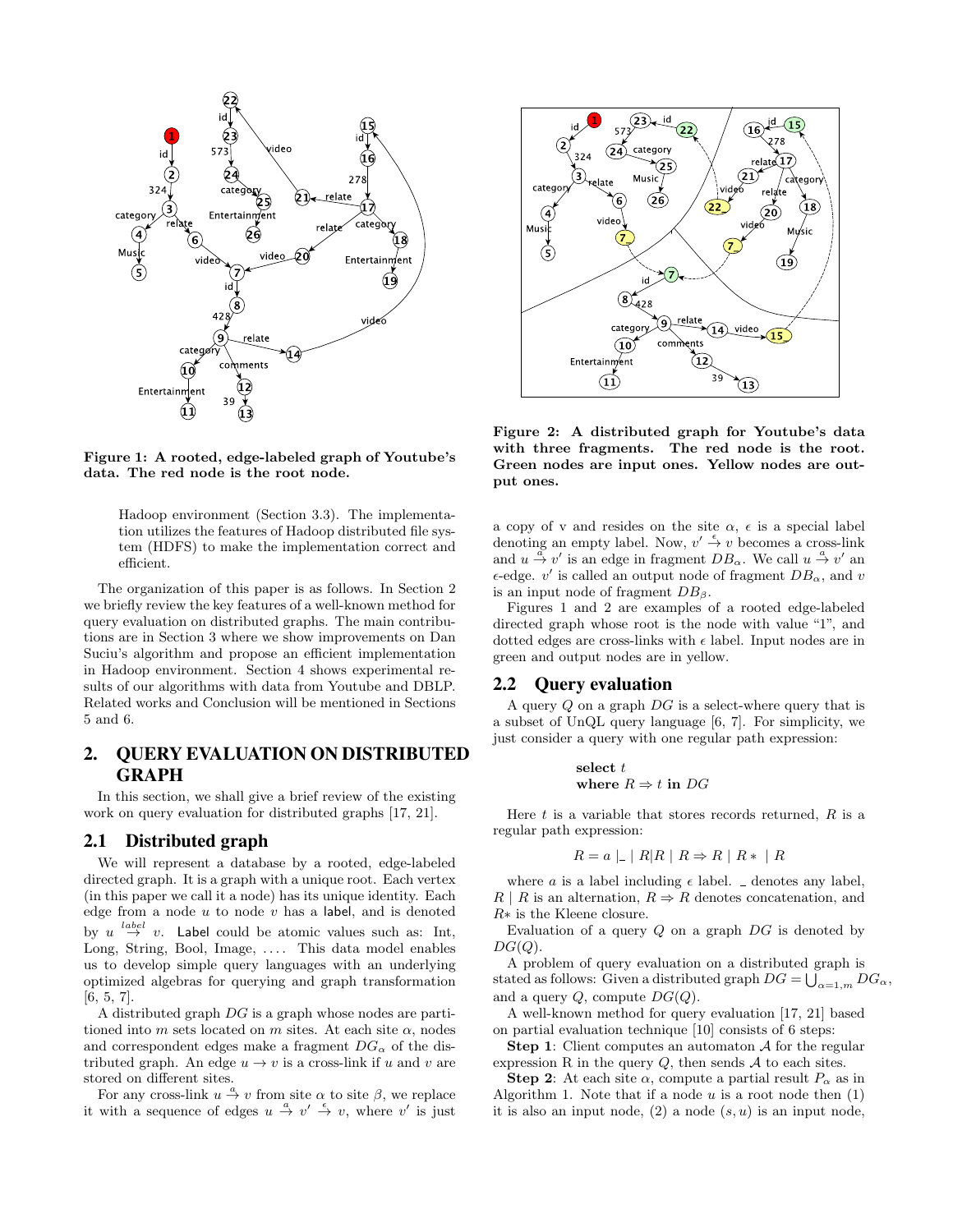Algorithm 1: Partial result computation

**input** : A fragment  $DG_{\alpha}$ , an automaton A output: A partial result  $P_{\alpha}$ begin  $P_{\alpha} \leftarrow DG_{\alpha}$ ; /\* copy nodes and edges from  $DG_{\alpha}$ to  $P_{\alpha}$  \*/ foreach  $u \in InputNodes(DG_{\alpha})$  do foreach  $s \in States(\mathcal{A})$  do  $S \leftarrow visit(s, u);$ foreach  $p \in S$  do adding an edge  $(s, u) \stackrel{\epsilon}{\rightarrow} p$  to  $P_{\alpha}$ ; end end end end

where s is a state in the automaton  $A$ . If u is an input or output node, then  $(s, u)$  is an input or output respectively.

**Step 3:** Compute a local accessible graph  $LAG_{\alpha}$  from  $P_{\alpha}$ . LAG<sub> $\alpha$ </sub> contains all input and output nodes from  $P_{\alpha}$ and an edge from an input node to an output node if there exists a path between them in  $P_{\alpha}$ .

**Step 4:** Each site  $\alpha$  sends its  $LAG_{\alpha}$  to client where  $LAG_{s}$ will be combined together, then be added cross-links to get a global accessible graph GAG. Starting from the node  $(s_{initial}, u_{root})$  where  $s_{initial}$  is the initial state in A,  $u_{root}$  is the root node of  $DG$ , we find all nodes accessible in  $GAG$ , then send the set of accessible nodes back to each site.

**Step 5:** At each site  $\alpha$ , compute a partial answer as follows. With each element in the set of accessible nodes, we find its successors in  $P_{\alpha}$  and add them to the partial answer. Finally, send the partial answer to client.

Step 6: Client will combine partial answers together, and add cross-links to get a final answer of the query. The final answer is the result of  $DG(Q)$ .

In step 4, the total amount of data transferring is  $O(|N| \times$  $|S|$ <sup>2</sup>) where |N| is the number of cross-links, |S| is the number of state in the automaton. Note that these data are aggregated into client. In step 5, that is  $O(r)$ , where r is the size of query answer. Therefore, the total data in communication for the evaluation is  $O((|N| \times |S|)^2) + O(r)$ ). [21, 9].

# 3. EFFICIENT EVALUATION WITH HADOOP ENVIRONMENT

In this section we focus on describing our framework that efficiently evaluates queries on distributed graphs.

Figure 3 shows the overview of the framework that consists of three phases. In the first phase, we compute both a partial result and a local accessible graph in one step. This computation is performed locally at each site. In the second phase, we compute accessible nodes from LAGs in the distributed way. Each site will communicate with others to update its LAG. The amount of data in communication will be computed in detail in Section 3.2. After that, we get new LAGs at each site. These new LAGs contain nodes accessible from the root node  $(s_{initial}, u_{root})$ . Note that our partial results are unchanged in the phase 2. Finally, we extract accessible nodes from new LAGs locally, and construct partial answers by doing a BFS for each accessible node over

#### Algorithm 2: Visiting algorithm

```
input : A node s, a state soutput: A set of node
visit(s, u) begin
   if (s, u) \in visited then
     | return global_matches[(s,u)];
    end
    visited \leftarrow (s,u);
    matches \leftarrow \{\};if u is output node then
        matches \leftarrow (s,u);global\_matches[(s,u)] \leftarrow matches;else if s is terminal state then
        matches \leftarrow u;
        global\_matches[(s,u)] \leftarrow matches;foreach u \stackrel{a}{\rightarrow} v in DG_\alpha do
         for each s \stackrel{x}{\rightarrow} s' satisfies x == a do
             matches \leftarrow matches \cup visit(s', u);
            global\_matches[(s,u)] \leftarrow matches;end
    end
   return matches;
end
```
partial results. Partial answers are fragments of the query's final answer. A combinator is used to gather partial answers and add cross-links between them to make the final answer.

#### 3.1 One-pass evaluation

#### *3.1.1 Observations*

Before going to the detail of our one-pass evaluation, we briefly review the form of partial results and local accessible graphs.

A partial result consists of the whole nodes and edges in a fragment. Besides, it has additional nodes in the form of  $(s, u)$ , where s is a state in the automaton, u an input or output node. An example of a partial result is shown in Figure 4. The input fragment for that partial result includes nodes indexed from 1 to 8 and edges between them. Here we have two input nodes: node 1 and node 2; three output nodes: node 5, node 6, and node 8. The edge  $(s_1, 1) \stackrel{\epsilon}{\rightarrow}$  $(s2, 5)$  is there because, starting from node 1 with state  $s1$ , we can reach node 5 at state s2 by following transitions in the automaton. Since s3 is the terminal state, we have edges  $(s3, 1) \stackrel{\epsilon}{\rightarrow} 1$ ,  $(s3, 2) \stackrel{\epsilon}{\rightarrow} 2$ . We can not find any node that matches the automaton starting from node 1 or node 2 with state s2, therefore there is no edge emanating from these nodes.

A LAG contains all input and output nodes from a partial result and  $\epsilon$ -edges from input nodes to output nodes if there exists a path between them. Figure 5 is an example of a LAG for the partial result in Figure 4.

We have some important observations on LAGs as follows. **Observation 1:** In a partial result, if an input node  $(s, u)$ has no links to other nodes, then we remove it from LAG. We prove this by considering the state  $s$ : if  $s$  is a terminal state, then there always exists an edge  $(s, u) \rightarrow u$  (Algorithm 2), therefore in this case,  $s$  is not a terminal state. Because  $s$  is not a terminal state, u is not the final node yet that satisfies the automaton. Besides, we can not go further along the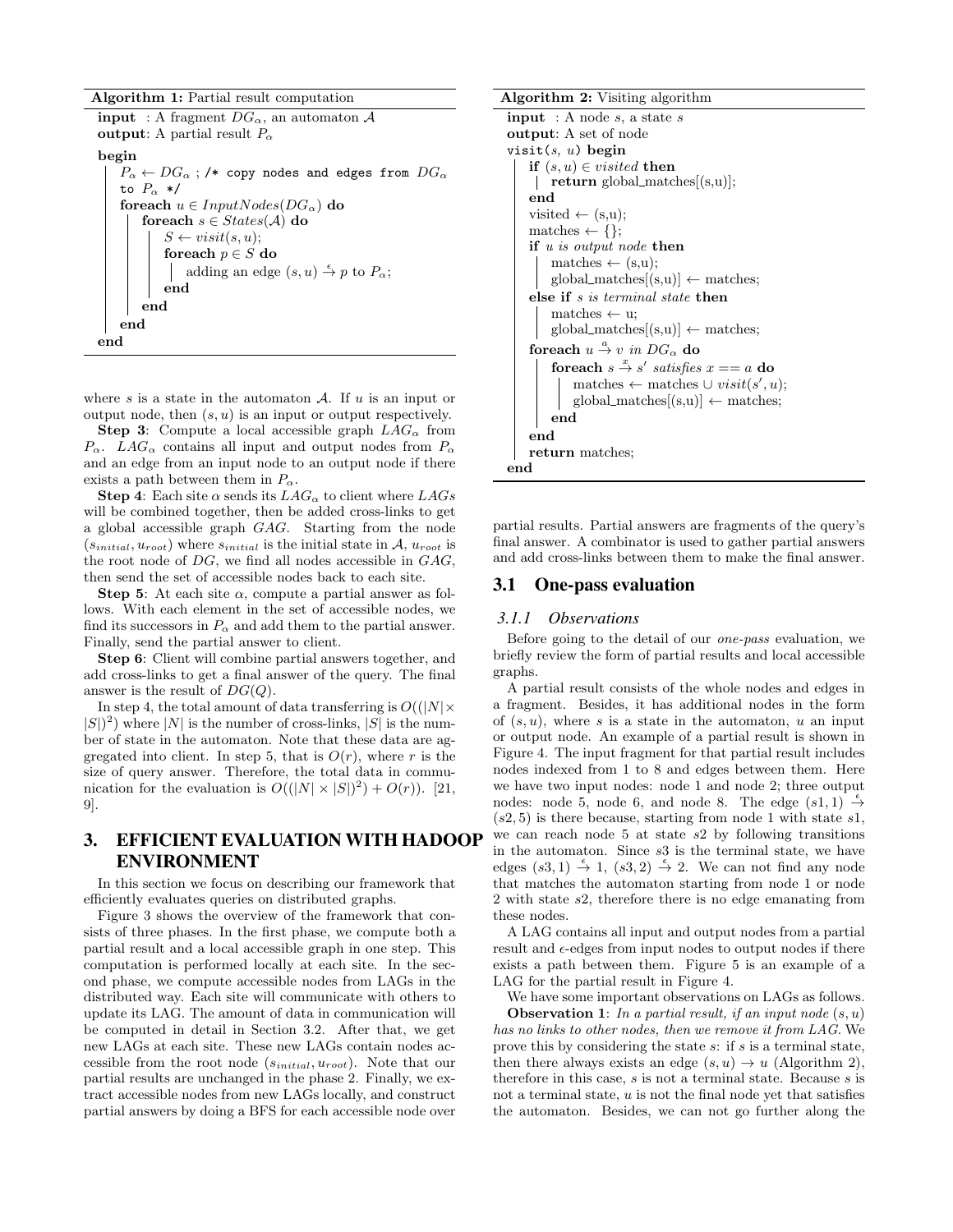

Figure 3: Architecture of our query evaluation framework.

automaton, so the node  $u$  does not contribute to the final result, it means that we can remove the node  $(s, u)$ .

**Observation 2:** For a terminal state  $s_{terminal}$ , if there is an  $\epsilon$ -edge  $(s_{terminal}, u_{in}) \stackrel{\epsilon}{\rightarrow} u_{in}$  in partial result, then in LAG only  $\epsilon$ -edges  $u_{in} \stackrel{\epsilon}{\rightarrow} v_{out}$  are enough, where  $v_{out}$ is an output node that is reachable from  $u_{in}$ . It means that, we do not need to add edges  $(s_{terminal}, u_{in}) \stackrel{\epsilon}{\rightarrow} v_{out}$ to LAG. This is easily proved by showing that if existing a path from  $(s_{terminal}, u_{in})$  to  $v_{out}$ , then the path must contain  $u_{in}$ . According to Algorithm 2, when visiting node  $(s_{terminal}, u_{in})$ , because  $s_{terminal}$  is a terminal state, we add an edge  $(s_{terminal}, u_{in}) \stackrel{\epsilon}{\rightarrow} u_{in}$  to LAG and finish the visit of  $(s_{terminal}, u_{in})$ . Therefore, the only way to go from  $(s_{terminal}, u_{in})$  to  $v_{out}$  is via  $u_{in}$ .

**Observation 3:** Assuming that between fragment  $\mathcal{F}_i$  and fragment  $\mathcal{F}_j$  there is a cross-link  $u' \rightarrow u, u' \in \mathcal{F}_i, u \in$  $\mathcal{F}_j$ . Then, there always exists edges  $(s_{terminal}, u) \rightarrow u$  in  $LAG_j$  of  $F_j$ . We prove that these edges are redundant. In  $LAG_j$  of  $\mathcal{F}_j$ , we consider two cases: (1) If there exists an  $\epsilon$ -edge  $w \rightarrow (s_{terminal}, u')$ , then we have a path as follows:  $w \stackrel{\epsilon}{\rightarrow} (s_{terminal}, u') \stackrel{\epsilon}{\rightarrow} (s_{terminal}, u) \stackrel{\epsilon}{\rightarrow} u$ . That path can be replaced by  $w \stackrel{\epsilon}{\rightarrow} u' \stackrel{\epsilon}{\rightarrow} u$ . (2) If there does not exist an  $\epsilon$ -edge  $w \rightarrow (s_{terminal}, u')$ , then there is no path coming to node  $(s_{terminal}, u)$ , we can remove the edge  $(s_{terminal}, u) \rightarrow u$ .

#### *3.1.2 One-pass Algorithm*

Applying above observations, we can remove a large of redundant nodes and edges from LAGs (Example in Figure 6), leading to significantly decreasing the amount of data during the computation of accessible nodes. Also by the observations, we re-organize a local accessible graph into three parts: the first part contains only edges between nonstate input nodes and non-state output nodes (nodes without state); the second part includes of only edges between



Figure 4: Partial result.

nodes having states (these nodes and edges are computed by the visiting algorithm); and the remaining part consists of edges from input nodes having state to other non-state output nodes, these edges show us that there is a strong probability that result of query can be appeared in current site.

We re-design algorithms in Section 2 so that it computes both partial results and LAGs without redundant data. The algorithm is shown in Algorithm 3. For each input node, firstly we compute output nodes that can be reached from that input node, which constructs the first part of LAG. The second part and third part of LAG is copied from result of the visiting algorithm for each node of  $(s, u_{in})$ , here we do not visit with terminal state in order to remove all redundant edges of  $(s_{terminal}, u_{in}) \stackrel{\epsilon}{\rightarrow} u_{in}$ . The visiting algorithm (Algorithm 4) is almost the same as the former one. There is only one difference that is we check whether a node reaches a terminal state or not before checking whether it is an output node, this will replace all edges of  $(s, u) \stackrel{\epsilon}{\rightarrow} (s_{terminal}, v_{out})$ by  $(s, u) \stackrel{\epsilon}{\rightarrow} v_{out}$ .

#### 3.2 Efficient computation of accessible nodes

As discussed in Section 2, to compute accessible nodes we have to combine all LAGs into a global accessible graph (GAG). The size of GAG is  $O((|N| \times |S|)^2)$ . This is also the amount of data we have to send over network. In social networks where the number of relationship is large, the number of cross-links is also increasing. This causes a bottleneck in evaluation of query. We see that the number of accessible nodes is not more than the number of node in the final answer because we use accessible nodes to extract the final answer from partial results. Therefore sending out all nodes and edges in LAGs is not necessary.

Borrowing the idea of distributed BFS [15], we propose an efficient iterative algorithm to compute accessible nodes, named *iter\_acc* algorithm. In the computation process, each node in a LAG will have one of two values: either ACC node or OR node, hence we refer a LAG as an ACC/OR graph. Our algorithm is as follows.

Step 1: Represent a LAG by adjacent lists, in which for each input node there is a set of output nodes linked with it. Let a list of adjacent nodes of u be  $adj(u)$ . Initially, marking all nodes in LAGs as OR nodes.

Step 2: Create a list to keep accessible nodes during the computation process, named  $acc\_nodes_{\alpha}$  for each site  $\alpha$ . Initially,  $acc\_nodes_{\alpha}$  contains only the root node  $(s, r)$  (s is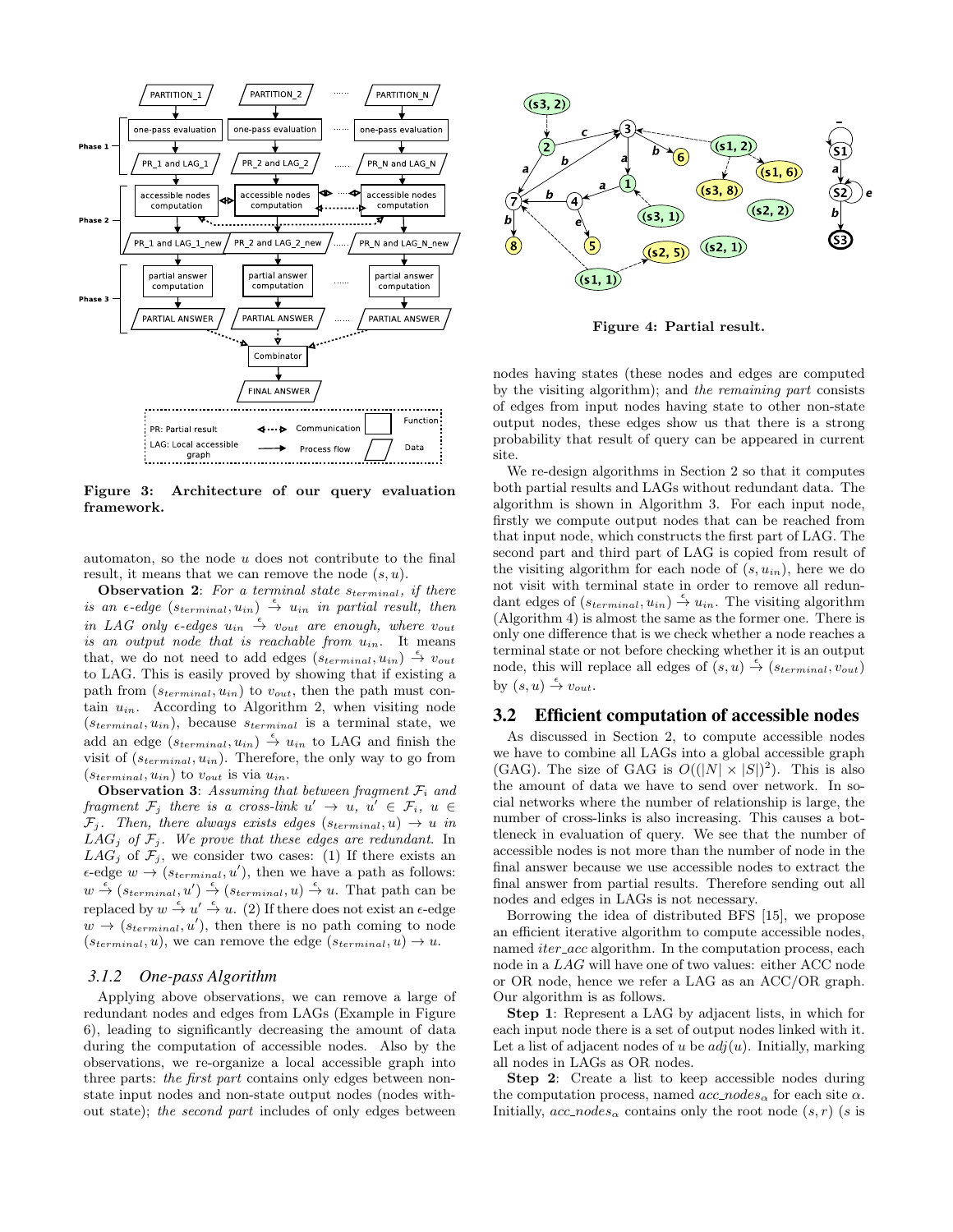

Algorithm 3: One-pass algorithm **input** : A fragment  $DG_{\alpha}$ , an automaton A output: A partial result  $P_{\alpha}$ , a  $LAG_{\alpha}$ begin  $P_{\alpha} \leftarrow DG_{\alpha}$ ; /\* copy nodes and edges from  $DG_{\alpha}$ to  $P_{\alpha} *$ / foreach  $u \in InputNodes(DG_{\alpha})$  do  $IO \leftarrow FindOutNodes(u);$ foreach  $v \in IO$  do  $LAG_{\alpha} \leftarrow (u \stackrel{\epsilon}{\rightarrow} v);$ end foreach  $s \in States(\mathcal{A}) \backslash \{s_{terminal}\}$  do  $S \leftarrow visit(s, u);$ foreach  $p \in S$  do if u has a state then adding an edge  $(s, u) \stackrel{\epsilon}{\rightarrow} p$  to  $P_{\alpha}$ ; adding an edge  $(s, u) \stackrel{\epsilon}{\rightarrow} p$  to  $LAG_{\alpha}$ ; else  $IO \leftarrow FindOutNodes(u);$ foreach  $v \in IO$  do  $LAG_{\alpha} \leftarrow (u \stackrel{\epsilon}{\rightarrow} v);$ end end end end

an initial state of the automaton,  $r$  is the root node of the input graph  $DG$ ).

**Step 3:** Each site  $\alpha$  sends its  $acc\_nodes_{\alpha}$  to all other sites. **Step 4:** Each site  $\alpha$  receives  $acc\_nodes_i$ ,  $i = 1..n, i \neq \alpha$ , from others and combines them into its  $acc\_nodes_{\alpha}$ , then removes duplicate nodes.

Step 5: Each site  $\alpha$  uses its acc\_nodes<sub>α</sub> to update its  $LAG_{\alpha}$ . The update process is as follows: For each node  $u \in acc\_nodes_{\alpha}$ :

- If  $u \in LAG_{\alpha}$ , then (1) if u is an OR node, then update it to an ACC node. (2) For each node v in  $adj(u)$ , if  $v$  is an OR node, then update  $v$  to an ACC node and add v to  $acc\_nodes_{\alpha}$ .
- If  $u \notin LAG_\alpha$ , do nothing.

end



Figure 5: Local accessible graph (LAG). Figure 6: LAG after reducing redundant vertices.

| <b>Algorithm 4:</b> A modified visiting algorithm          |  |  |  |  |
|------------------------------------------------------------|--|--|--|--|
| <b>input</b> : A node $u$ , a state $s$                    |  |  |  |  |
| <b>output:</b> A set of node                               |  |  |  |  |
| visit $(s, u)$ begin                                       |  |  |  |  |
|                                                            |  |  |  |  |
|                                                            |  |  |  |  |
| <b>if</b> s is a terminal state then                       |  |  |  |  |
| $matches \leftarrow u$                                     |  |  |  |  |
| $global\_matches[(s,u)] \leftarrow matches;$               |  |  |  |  |
| else if $u$ is an output node then                         |  |  |  |  |
| $matches \leftarrow (s,u);$                                |  |  |  |  |
| $\text{global\_matches}[(s,u)] \leftarrow \text{matches};$ |  |  |  |  |
|                                                            |  |  |  |  |
|                                                            |  |  |  |  |
|                                                            |  |  |  |  |

• Removing u from  $acc\_nodes_{\alpha}$ .

**Step 6:** Repeat Step 3 until all  $acc\_nodes_i$ ,  $i = 1..n$ , is empty.

Step 7: At each site  $\alpha$ , extract all ACC nodes from  $LAG_{\alpha}$ , we have a set of accessible nodes for its fragment  $\mathcal{F}_{\alpha}$ .

An example of the above algorithm is shown in Figure 7 for two LAGs distributed on two different sites.

The amount of data transferring over network in our algorithm is  $O(|N| \times |S| \times |P|)$ , where |N| denotes the number of input and output nodes,  $|S|$  the number of state in automaton,  $|P|$  the number of partitions. By using hash data structure to store LAGs, we check whether u in  $LAG_{\alpha}$  or not in the time complexity of  $O(1)$ . Because the organization of LAGs is simple in the sense that it just contains edges between input and output nodes, the number of levels to explore in each iteration is only one. This will significantly reduce the overhead between iterations.

## 3.3 Efficient Hadoop-based implementation

#### *3.3.1 Hadoop environment*

Hadoop [2] is an open source framework for MapReduce programming model [8]. It is proved to be efficient and scalable. In MapReduce programming model, we only need to write two functions: Map and Reduce. Map functions accept a pair of  $(key1, value1)$  as its input and produce a list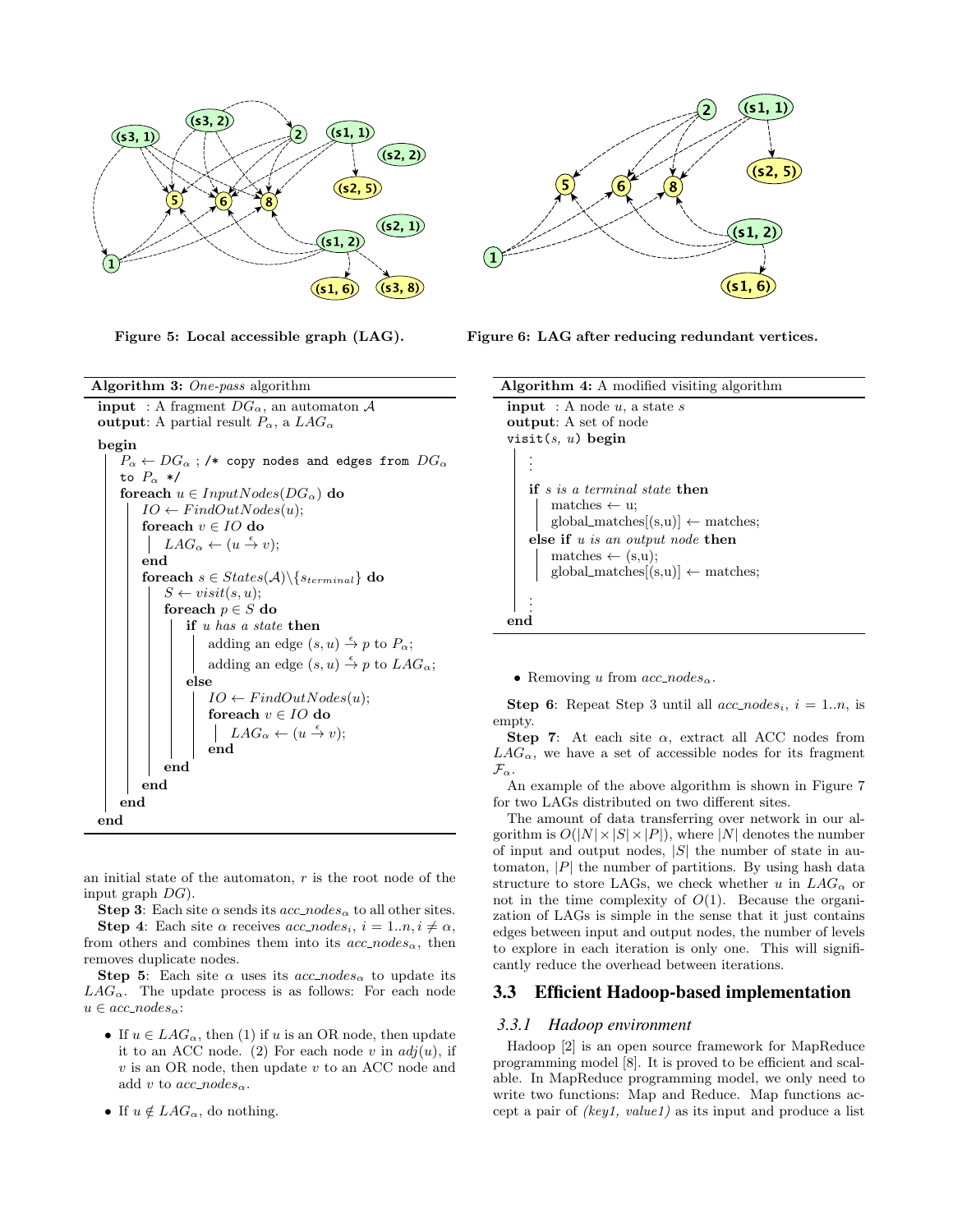

Figure 7: An example of computation of accessible nodes with five iterations. acc\_nodes\_i denotes value of  $acc-nodes$  in site i before each iteration.  $(ac\_nodes_i)$  denotes value of acc nodes in site i after each iteration. Numbers in square boxes denote the iteration number.

of pairs of (key2, value2). After that, Shuffle and Sorting phase will collect pairs with the same key and group them into pairs of (key2, list of values), this phase is automatically done by Hadoop system. For each different key and a list of its values, the system will invoke a reduce function to process. Reduce functions will emit results that are pairs of (key3, value3). Data, which are used during computation of a MapReduce job, are stored in a high performance distributed file system named HDFS. Map tasks and reduce tasks will be efficiently scheduled so that they are "nearest" to its input data. "Nearest" in the sense that tasks and its input data are in the same machine or in the same subset of network.

#### *3.3.2 An intuitive implementation*

Intuitively, our *iter\_acc* algorithm can be performed by iterating over MapReduce jobs. In the first MapReduce job, each map task takes account into a partition and performs one-pass evaluation algorithm. There is no reduce task in the first job, so map task will directly write its result to HDFS. Next, we have a loop of MapReduce jobs for *iter\_acc* algorithm. Each loop has one MapReduce job. The loop will finish when there is no new accessible node found. In each iteration, Map task will compute new accessible nodes following the algorithm described in Section 3.2, with each accessible node it emits a pair  $(1, \,accessible\_node)$ . Because all pairs emitted by map phase has the same key 1, every accessible nodes will come to the same Reduce task where we will remove duplicate nodes and emit a list of new accessible nodes, this list will be used for the next MapReduce job. The final MapReduce job will compute partial answers in its Map tasks and send them to a reduce task to get the

final answer.

However, we recognize that the time for initializing a MapReduce job is not small, which leads to an inefficient program as it iterates over many jobs. Besides, after each job finished, we have to write results (here, LAGs and accessible nodes) to HDFS and read them back for next jobs. Because the size of LAGs is large, the algorithm takes much time. The problem is that how to design an implementation with only one MapReduce job and avoiding as much as possible reading/writing so much data from/to HDFS.

#### *3.3.3 An efficient implementation*

Our idea is as follows. We keep LAGs and partial result in memory to maximize the performance of the algorithm, and only send out new accessible nodes. In Figure 8, we propose an implementation for that idea using HDFS. At each iteration, a map task writes its new accessible nodes to a file in HDFS, then it reads back all other files what have written by other map tasks, combines them together, and checks whether the whole list of accessible nodes is empty or not in order to decide if we should finish the loop or not. There are two problems we have to handle in that process:

- Consistency: A task can not read the content of a file in HDFS before other task completely finish writing it to HDFS.
- Synchronization between iterations: How to know that, at each iteration  $i$ -th, map tasks only read files of accessible nodes from the previous iteration  $(i - 1)$ -th.

As of consistency, the problem is that how to know when HDFS finished writing to a file. HDFS uses the length of a file to do its magic [3]. The length of a file stays at 0 while the first block is being written to. After the first block is fully written, the length of file will be updated to the length of data written so far, this update continues until all blocks of data written to the file. The default value of a block is 64MB. Because in our model the size of files is not greater than the size of a file that contains all input and output nodes, therefore, to keep the length of a file always to be 0 we set up the default value to be the size of the file containing all input and output nodes. Now, we just check the length of a file to see whether other task has finished writing it or not.

To ensure the synchronization between iterations we name files by using two parameters: iteration identity and partition identity. The algorithm is as follows:

- Each partition has a unique identity  $p, p = 1..n, n$  the number of partitions.
- At each iteration  $i$ , each map task for a partition  $p$ does:
	- output a file containing new accessible nodes to HDFS, with the file name of the form of :  $i$ <sub>-</sub> $p.txt$
	- read back n files  $i\_p.txt$  from HDFS,  $p = 1..n$
	- check whether it completely finished reading all files  $i$ -p.txt or not,  $p = 1..n$ . If finished, increasing the value of i. If not, continuing to read.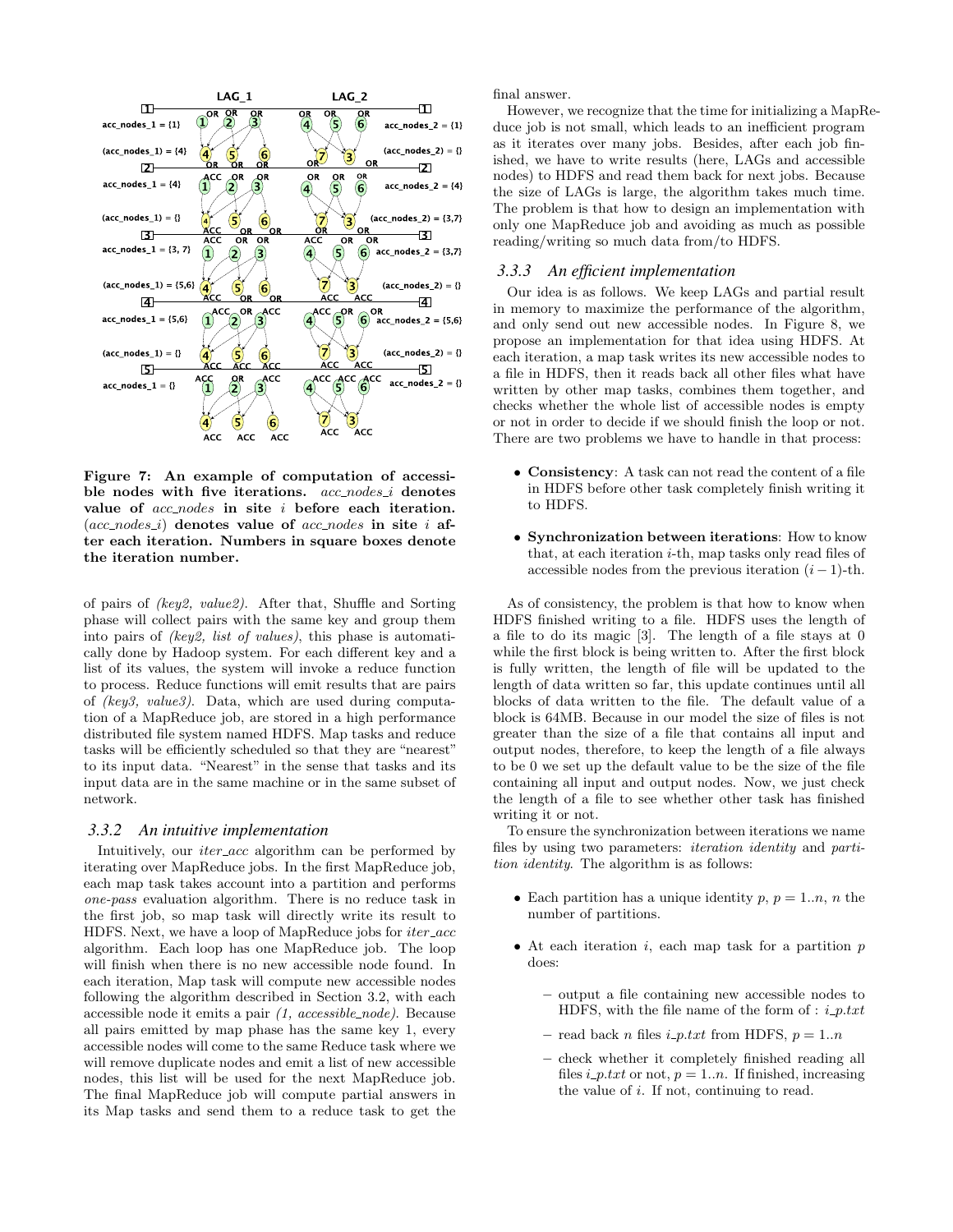

Figure 8: Hadoop-based implementation of evaluation system.

## 4. EXPERIMENTAL RESULTS

In this section, we present experiments for our implementation using datasets of YouTube and DBLP.

#### 4.1 Experimental environment

Experiments are performed on Edubase Cloud System<sup>1</sup>, we built a Hadoop environment from five virtual machines on the Cloud: one machine for master node, and four others for compute nodes. Each compute node has 8 CPUs and 24GB of RAM.

We used real-life data from YouTube  $^2$  and DBLP  $^3$  to generate edge-labeled directed graphs with the sizes as follows.

| $\text{Dataset}$ |           | Е         | Size $( V +$ |
|------------------|-----------|-----------|--------------|
| YouTube          | 7,354,581 | 8,297,699 | 15,652,280   |
| DRLP.            | 3.976.588 | 4,303,895 | 8.280.483    |

To make distributed graphs, we used GraphLab library <sup>4</sup> to partition the centralized graphs into 32 partitions stored by 32 different files and put on HDFS file system. When the algorithm is executed, each map task will read a file to process. Using GraphLab library is to ensure the balance between sizes of partitions and to minimize the number of cross-links.

For each graphs, we randomly chose a node to be the root. We used two different queries with following regular expressions.

<sup>2</sup>http://netsg.cs.sfu.ca/youtubedata/

| Dataset     | Regular expression                              |  |
|-------------|-------------------------------------------------|--|
| YouTube     | $\mu_* \Rightarrow category \Rightarrow Music"$ |  |
| <b>DBLP</b> | " $\ast \Rightarrow year \Rightarrow 2002"$     |  |

A query for YouTube graph is to find videos that have Music as its category, and the one for DBLP to find papers published in 2002.

## 4.2 Results

We compared the total size of all local accessible graphs generated by Dan Suciu's algorithm with the one of that generated by our one-pass algorithm. Figure 9 and Figure 10 shows that we can reduce almost 50% of the size of LAGs for both YouTube and DBLP graphs.

To simulate a bottleneck, we decreased the heap size for a reduce task to 1024MB. We compared between two programs: both use the one-pass algorithm to compute LAGs, in which one program sends all LAGs to one reduce task to compute accessible nodes (Dan Suciu's algorithm) and the other uses our iterative algorithm. Figure 11 shows that the program without the iterative algorithm can not pass when evaluating the dataset of the size of 8 millions, meanwhile the other can compute with the data being two times larger. Furthermore, we can see that when the data size becomes larger, the difference in running time is also increased. Experiments with DBLP (Figure 12) also show the same performance.

Finally, we do a comparison to see the overhead of a loop of MapReduce jobs. As shown in the Figures 11 and 12, the algorithm using a loop of MapReduce jobs (MRLoop) is about 3 or 4 times slower than our iterative algorithm which used the in-memory technique. This overhead is proportional to the number of iterations in a loop.

# 5. RELATED WORKS

Evaluating regular path queries on distributed, rooted, edge-labeled directed graphs are studied by Dan Suciu in [21], and extended in [18] based on message passing. In [18], the algorithm will create a set of processes, each process starts by creating an initial task for itself and a table to store results during computation. Tasks then communicate with others to update their tables in an iterative way. This is different to our approach: (1) We only use the iterative way to compute accessible nodes, most computations of the algorithm are done locally; (2) The amount of data sending over the network in [18] is  $O(n^2)$ , where *n* is the number of cross-links between different sites.

In [9], Fan Wenfei proposed an algorithm for reachability problem with regular path expressions. The algorithm used Boolean formulas to keep local accessible nodes, and then combine them together to make a dependent graph. This algorithm only needs one visit for each site and therefore fits to the MapReduce model. Basically, the approach in [9] still follows the query evaluation model in [21], therefore the amount of data transferred is quadratic to the number of cross-links. Furthermore, our algorithm can evaluate more general queries of regular expression (queries that return data extracting from the input graph) other than reachability queries with True/False answer.

In 2010, Google developed Pregel [14], a distributed programming framework, focused on providing users with a natural API for programming graph algorithms while managing the details of distribution invisibly, including messaging

<sup>1</sup>http://edubase.jp/cloud

<sup>3</sup>http://arnetminer.org/citation

<sup>4</sup>http://graphlab.org/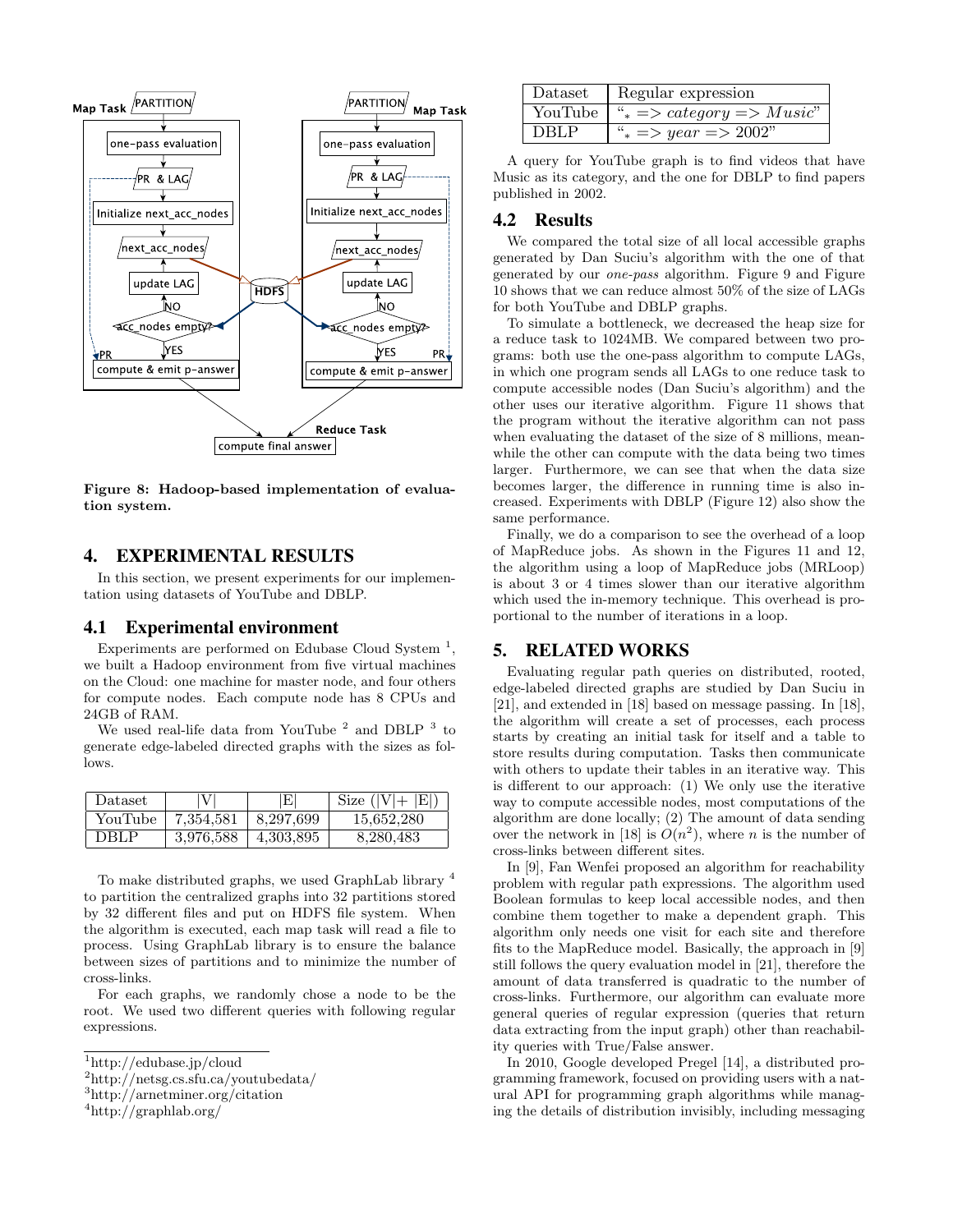

Figure 9: Reduction of redundant data (YouTube dataset).



Figure 11: Running time with YouTube dataset.

and fault tolerance. Pregel was inspired by the Bulk Synchronous Parallel model [24], which provides its synchronous superstep model of computation and communication. Pregel concepts were cloned by several open source projects such as: Apache Hama [16], Giraph [1], Signal/Collect [20]. This model is different with ours, in which our model is mainly based on partial evaluation. We believe that Pregel can be used to compute accessible nodes in the *iter\_acc* algorithm.

Ligra [19] is a lightweight interface for graph algorithms that is particularly well suited for graph traversal problems. This work is motivated by developing a very fast BFS for shared memory machines. Ligra consists of two simple interfaces: (1) EDGEMAP is to apply a function to all edges with source vertex in a subset of vertex and target vertex satisfying some condition, and (2) VERTEXMAP is to apply a function to every vertex in a subset of vertex. Nevertheless, the idea of applying Ligra to query evaluation was not mentioned in [19].

Pig [11] and Hive [22] are two popular high-level dataflow systems on top of MapReduce to analyze enormous datasets in spirit of SQL. Programs are compiled into sequences of Map-Reduce jobs and executed in Hadoop environment. However, they were not designed mainly to support scalable processing of graph-structured data.

## 6. CONCLUSION

We have proposed an improvement for query evaluation on distributed graphs, which reduces a large amount of redundant data and avoids the bottleneck during the evalua-



Figure 10: Reduction of redundant data (DBLP dataset).



Figure 12: Running time with DBLP dataset.

tion. The total amount of data transferred over network of our algorithm is linear to the number of cross-links between different sites. We have also proposed an efficient implementation based on Hadoop file system HDFS and used HDFS to ensure the consistency of data and to synchronize iterations in the algorithm. With our knowledge, we see that our algorithm is the first approach trying to combine the partial evaluation with iteration approach to evaluate queries on distributed graphs.

In the future, we will apply our approach to deal with more other queries of UnQL query language, and to evaluate queries on multiple sources of data. Another direction is to extend our approach to incrementally maintain views to database.

## 7. REFERENCES

- [1] Apache giraph. http://giraph.apache.org//. 2013.
- [2] Apache hadoop. http://hadoop.apache.org/. 2013.
- [3] D. Borthakur. Hdfs architecture guide. http:// hadoop.apache.org/docs/stable/hdfs\_design.html. Online, accessed: 2013-07-10.
- [4] A. Broder, R. Kumar, F. Maghoul, P. Raghavan, S. Rajagopalan, R. Stata, A. Tomkins, and J. Wiener. Graph structure in the web. In Proceedings of the 9th international World Wide Web conference on Computer networks : the international journal of computer and telecommunications netowrking, pages 309–320, Amsterdam, The Netherlands, The Netherlands, 2000. North-Holland Publishing Co.